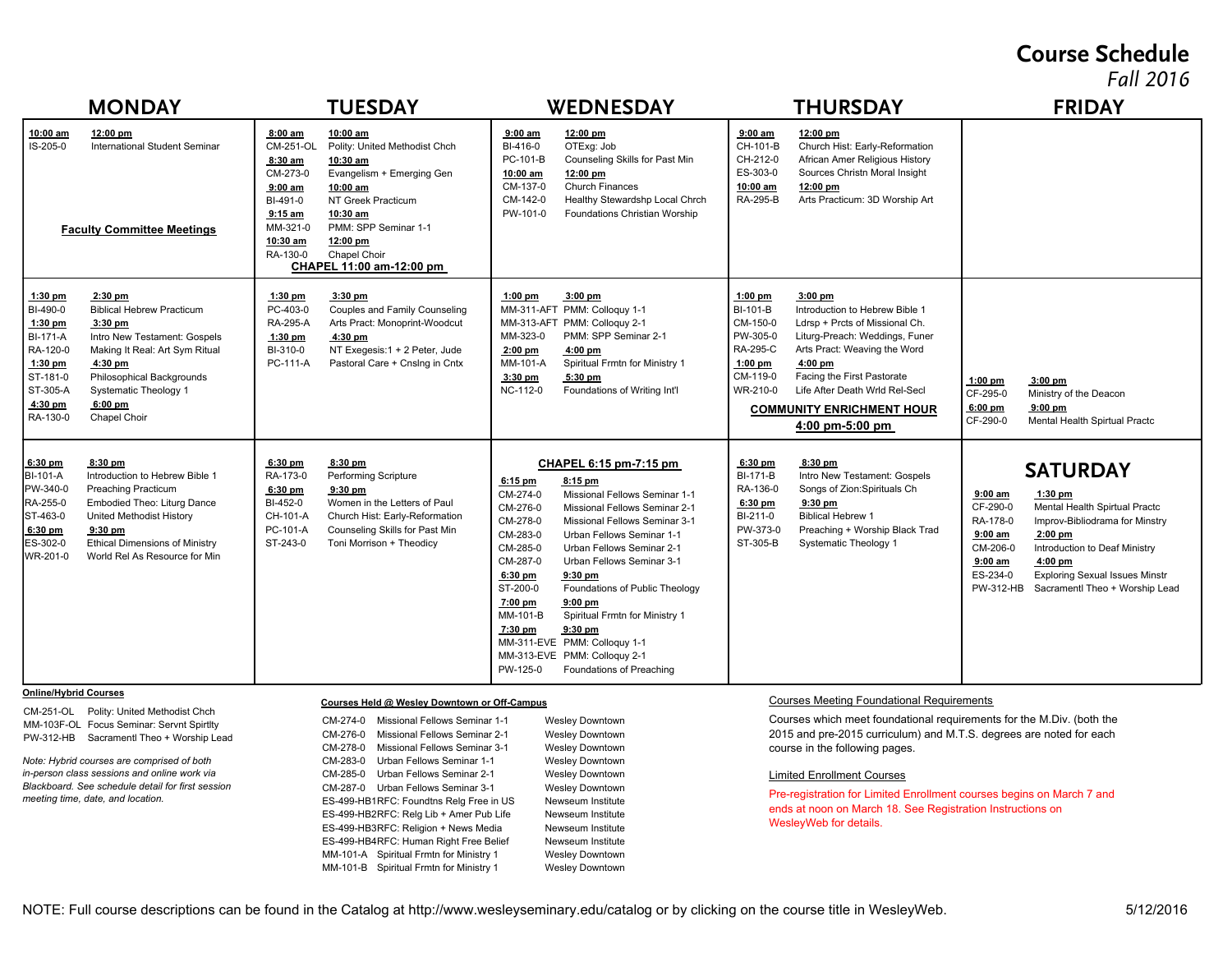

**Biblical Interpretation**

| <b>BI-101-A</b> |    | <b>Introduction to Hebrew Bible 1</b>                                                                                                                                |              | 2.00 | Cho, Paul                  |
|-----------------|----|----------------------------------------------------------------------------------------------------------------------------------------------------------------------|--------------|------|----------------------------|
|                 | М  | 6:30PM - 8:30PM                                                                                                                                                      | Kresge KG-01 |      |                            |
| <b>BI-101-B</b> |    | <b>Introduction to Hebrew Bible 1</b>                                                                                                                                |              | 2.00 | Dombkowski Hopkins, Denise |
|                 | Th | 1:00PM - 3:00PM                                                                                                                                                      | Kresge KG-01 |      |                            |
| <b>BI-171-A</b> |    | <b>Introduction to New Testament: Gospels</b>                                                                                                                        |              | 2.00 | Works, Carla               |
|                 | м  | 1:30PM - 3:30PM                                                                                                                                                      | Kresge KG-01 |      |                            |
| <b>BI-171-B</b> |    | <b>Introduction to New Testament: Gospels</b>                                                                                                                        |              | 2.00 | Smith, Shively T.J.        |
|                 | Th | 6:30PM - 8:30PM                                                                                                                                                      | Kresge KG-01 |      |                            |
| BI-211-0        |    | <b>Biblical Hebrew 1</b>                                                                                                                                             |              | 3.00 | Dombkowski Hopkins, Denise |
|                 | Th | 6:30PM - 9:30PM                                                                                                                                                      |              |      |                            |
| <b>BI-310-0</b> |    | New Testament Exegesis: I & II Peter And Jude                                                                                                                        |              | 3.00 | Smith, Shively T.J.        |
|                 | Tu | 1:30PM - 4:30PM<br>This course fulfills the Biblical Distribution requirement for the M.Div. degree.                                                                 |              |      |                            |
| BI-416-0        |    | Old Testament Exegesis: Job                                                                                                                                          |              | 3.00 | Cho, Paul                  |
|                 | W  | 9:00AM - 12:00PM<br>Prereq: Introduction to Hebrew Bible<br>This course fulfills the Biblical Distribution requirement for the M.Div. degree.                        |              |      |                            |
| BI-452-0        |    | Women in the Letters of Paul                                                                                                                                         |              | 3.00 | Works, Carla               |
|                 | Tu | 6:30PM - 9:30PM<br>Prereq: Introduction to New Testament: Epistles and Gospels<br>This course fulfillls the Biblical Distribution requirement for the M.Div. degree. |              |      |                            |
| BI-490-0        |    | <b>Biblical Hebrew Practicum</b>                                                                                                                                     |              | 1.00 | Cho, Paul                  |
|                 |    | 1:30PM - 2:30PM<br>Prereq: Introduction to Hebrew Bible and Biblical Hebrew                                                                                          |              |      |                            |
| BI-491-0        |    | <b>New Testament Greek Practicum</b>                                                                                                                                 |              | 1.00 | Smith, Shively T.J.        |
|                 | Tu | $9:00AM - 10:00AM$<br>Prereq: Introduction to New Testament: Gospels and Epistles and New Testament Greek                                                            |              |      |                            |
|                 |    |                                                                                                                                                                      |              |      |                            |

## **Christian Teaching & Formation**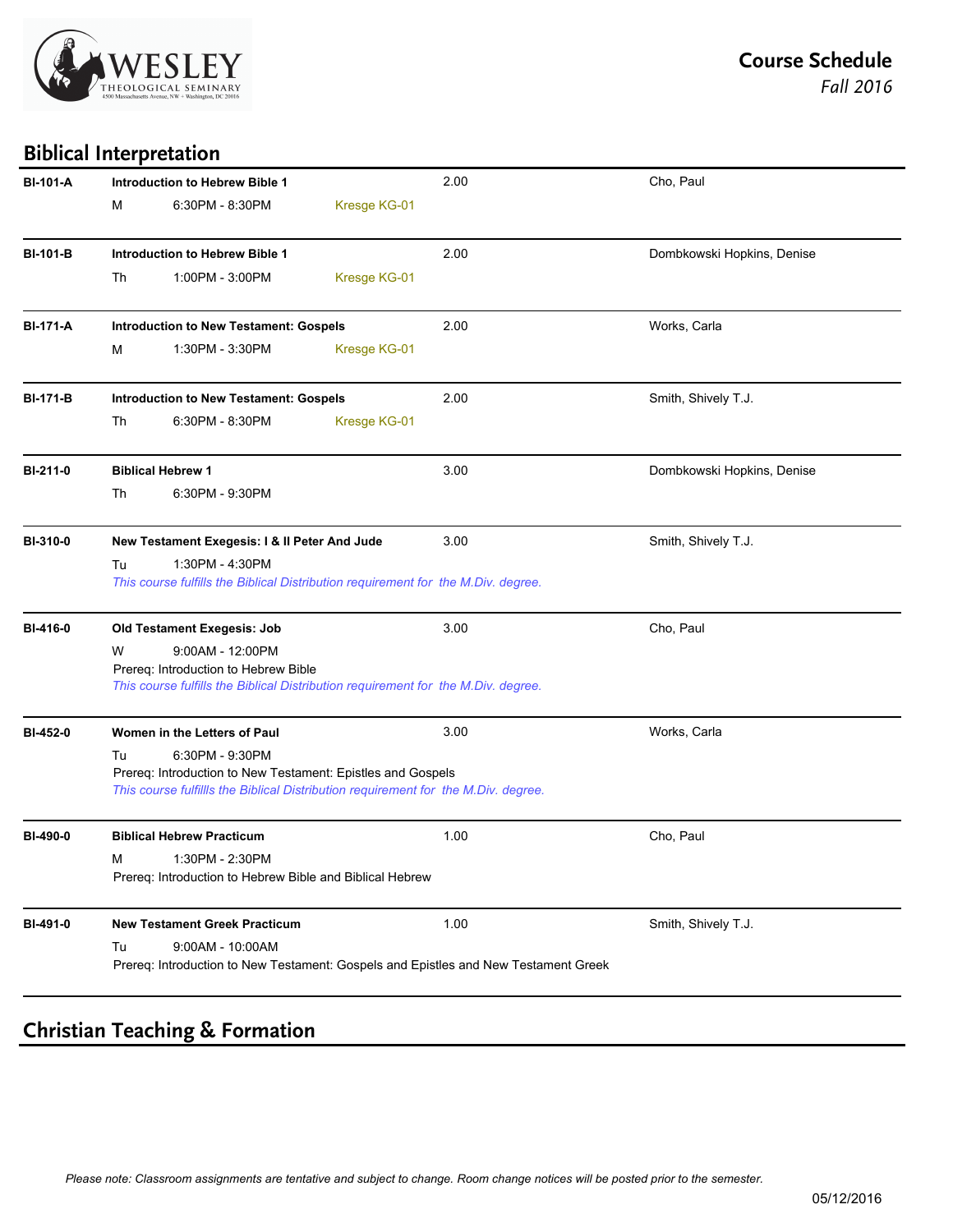

| CF-290-0 | <b>Practices</b><br>F<br>Sa | <b>Cultivating Mental Health Through Spiritual</b><br>6:00PM - 9:00PM<br>$9:00AM - 1:30PM$<br>This course meets the following weekends: Sept. 9-10, Oct. 7-8, Nov. 4-5 and Dec. 2-4 (alternate days in<br>case of school closure Nov. 11-12). | 2.00 | Strukova, Jana      |  |
|----------|-----------------------------|-----------------------------------------------------------------------------------------------------------------------------------------------------------------------------------------------------------------------------------------------|------|---------------------|--|
| CF-295-0 | F                           | History and Ministry of the Deacon<br>1:00PM - 3:00PM                                                                                                                                                                                         | 2.00 | Thorpe, Jacqulyn B. |  |

# **History of Christianity**

| <b>CH-101-A</b> | The Church in History: Early Church To<br><b>Reformation</b><br>Tu<br>$6:30PM - 9:30PM$<br>Kresge KG-01         | 3.00 | Harrell, Charles L.  |
|-----------------|-----------------------------------------------------------------------------------------------------------------|------|----------------------|
| <b>CH-101-B</b> | The Church in History: Early Church To<br><b>Reformation</b><br><b>Th</b><br>$9:00AM - 12:00PM$<br>Kresge KG-01 | 3.00 | Danker, Ryan         |
| CH-212-0        | <b>African American Religious History</b><br>Th<br>$9:00AM - 12:00PM$                                           | 3.00 | Mitchell, Beverly E. |

# **Congregational Life & Ministry**

| CM-119-0 | <b>Facing the First Pastorate</b>                                                                                                                                                                                                                                                                                               | 2.00 | Hardman-Cromwell, Youtha C. |
|----------|---------------------------------------------------------------------------------------------------------------------------------------------------------------------------------------------------------------------------------------------------------------------------------------------------------------------------------|------|-----------------------------|
|          | $1:00PM - 4:00PM$<br>Th<br>Course will meet the following Thursdays: September 1, 15 and 29, October 6 and 20, November 3 and 17<br>and December 1 and 8 (alternate day in case of school closure, November 10). This course counts<br>toward meeting the Practices of Leadership for Ministry requirement for M.Div. students. |      |                             |
| CM-137-0 | <b>Church Finances</b>                                                                                                                                                                                                                                                                                                          | 1.00 | Weems, Lovett H.            |
|          | W<br>10:00AM - 12:00PM<br>This course will meet the second half of the semester: October 24 - December 16. This course counts<br>toward meeting the Practices of Leadership for Ministry requirement for M.Div. students.                                                                                                       |      |                             |
| CM-142-0 | <b>Healthy Stewardship in the Local Church</b>                                                                                                                                                                                                                                                                                  | 1.00 | Michel, Ann A.              |
|          | W<br>10:00AM - 12:00PM<br>This course will meet the first half of the semester: August 29 - October 21. This course counts toward<br>meeting the Practices of Leadership for Ministry requirement for M.Div. students.                                                                                                          |      |                             |
| CM-150-0 | Leadership & Practices of the Missional Church                                                                                                                                                                                                                                                                                  | 2.00 | Marullo, Sam W.             |
|          | $1:00PM - 3:00PM$<br>Th<br>This course counts toward meeting the Practices of Leadership for Ministry requirement for M.Div. students.                                                                                                                                                                                          |      |                             |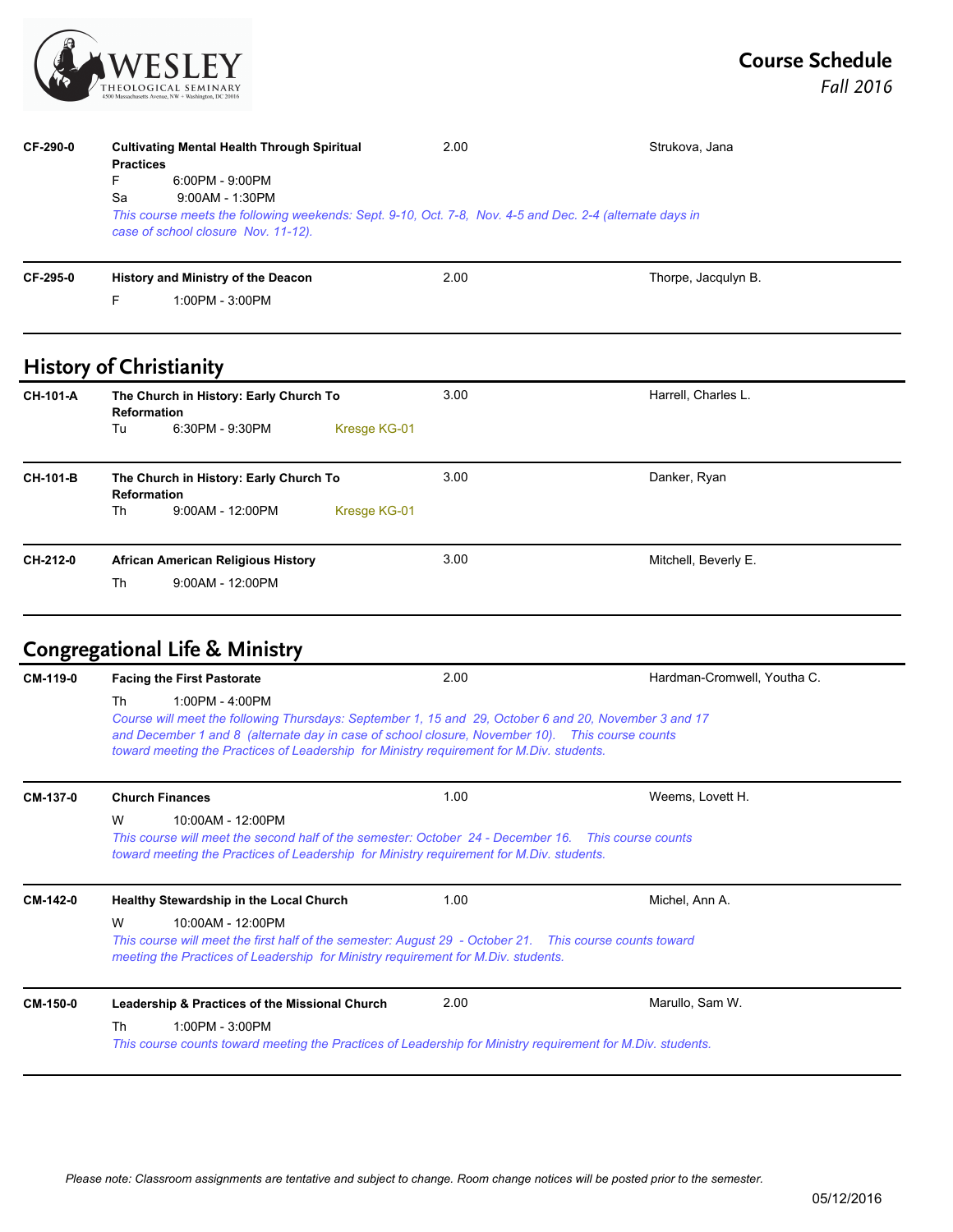| THEOLOGICAL SEMINARY                                 |
|------------------------------------------------------|
| 4500 Massachusetts Avenue, NW + Washington, DC 20016 |

| CM-206-0         | <b>Introduction to Deaf Ministry</b>                                                                                                                                                   | $2.00 - 3.00$ |                      | Yates, Leo Allen            |  |
|------------------|----------------------------------------------------------------------------------------------------------------------------------------------------------------------------------------|---------------|----------------------|-----------------------------|--|
|                  | 9:00AM - 2:00PM<br>Sa<br>Course will meet the following Saturdays: Sept. 10, 17 and 24, Oct. 8, 22, and 29 (alternate date in clase of<br>school closure, Nov. 5).                     |               |                      |                             |  |
| <b>CM-251-OL</b> | Polity of the United Methodist Church                                                                                                                                                  | 2.00          | Online               | Parks, Lewis A.             |  |
|                  | 8:00AM - 10:00AM<br>Tu<br>This course will be held synchronously Tuesdays 8-10 am via Blackboard. Webcam capabilities required.                                                        |               |                      |                             |  |
| CM-273-0         | <b>Evangelism and Emerging Generations</b>                                                                                                                                             | 2.00          |                      | Powe, Frederick Douglas     |  |
|                  | Tu<br>8:30AM - 10:30AM                                                                                                                                                                 |               |                      |                             |  |
| CM-274-0         | <b>Missional Fellows Seminar: I/1</b>                                                                                                                                                  | 2.00          | <b>Wesley Dwntwn</b> | Marullo, Sam W.             |  |
|                  | 6:15PM - 8:15PM<br>W                                                                                                                                                                   |               |                      |                             |  |
| CM-276-0         | <b>Missional Fellows Seminar: 2/1</b>                                                                                                                                                  | 2.00          | <b>Wesley Dwntwn</b> | Marullo, Sam W.             |  |
|                  | W<br>6:15PM - 8:15PM<br>Prereq: CM-275                                                                                                                                                 |               |                      |                             |  |
| CM-278-0         | <b>Missional Fellows Seminar: 3/1</b>                                                                                                                                                  | 2.00          | <b>Wesley Dwntwn</b> | Marullo, Sam W.             |  |
|                  | 6:15PM - 8:15PM<br>W<br>Prereq: CM-277                                                                                                                                                 |               |                      |                             |  |
| CM-283-0         | Urban Ministry Fellows Seminar: 1/1                                                                                                                                                    | 2.00          | <b>Wesley Dwntwn</b> | Powe, Frederick Douglas     |  |
|                  | W<br>6:15PM - 8:15PM                                                                                                                                                                   |               |                      |                             |  |
| CM-285-0         | Urban Ministry Fellows Seminar: 2/1                                                                                                                                                    | 2.00          | <b>Wesley Dwntwn</b> | Powe, Frederick Douglas     |  |
|                  | 6:15PM - 8:15PM<br>W<br>Prereq: CM-284                                                                                                                                                 |               |                      |                             |  |
| CM-287-0         | Urban Ministry Fellows Seminar: 3/1                                                                                                                                                    | 2.00          | <b>Wesley Dwntwn</b> | Powe, Frederick Douglas     |  |
|                  | 6:15PM - 8:15PM<br>W<br>Prereq: CM-286                                                                                                                                                 |               |                      |                             |  |
|                  | <b>Christian Ethics/Sociology</b>                                                                                                                                                      |               |                      |                             |  |
| ES-234-0         | <b>Exploring Sexual Issues in Ministry</b>                                                                                                                                             | 2.00          |                      | Hardman-Cromwell, Youtha C. |  |
|                  | Sa<br>$9:00AM - 4:00PM$<br>This course will meet on select Saturdays: September 10 and 24, October 8 and 29 and November 12<br>(alternate day in case of school closure, November 19). |               |                      |                             |  |
| ES-302-0         | <b>Ethical Dimensions of Ministry</b>                                                                                                                                                  | 3.00          |                      | Bush, Joseph E.             |  |
|                  | 6:30PM - 9:30PM<br>м                                                                                                                                                                   |               |                      |                             |  |

Prereq: Introduction to Hebrew Bible, Introduction to New Testament, The Church in History and Undergraduate Philosophy requirement met *This course fulfills the Ethics requirement for the M.Div. degree.*

*Please note: Classroom assignments are tentative and subject to change. Room change notices will be posted prior to the semester.*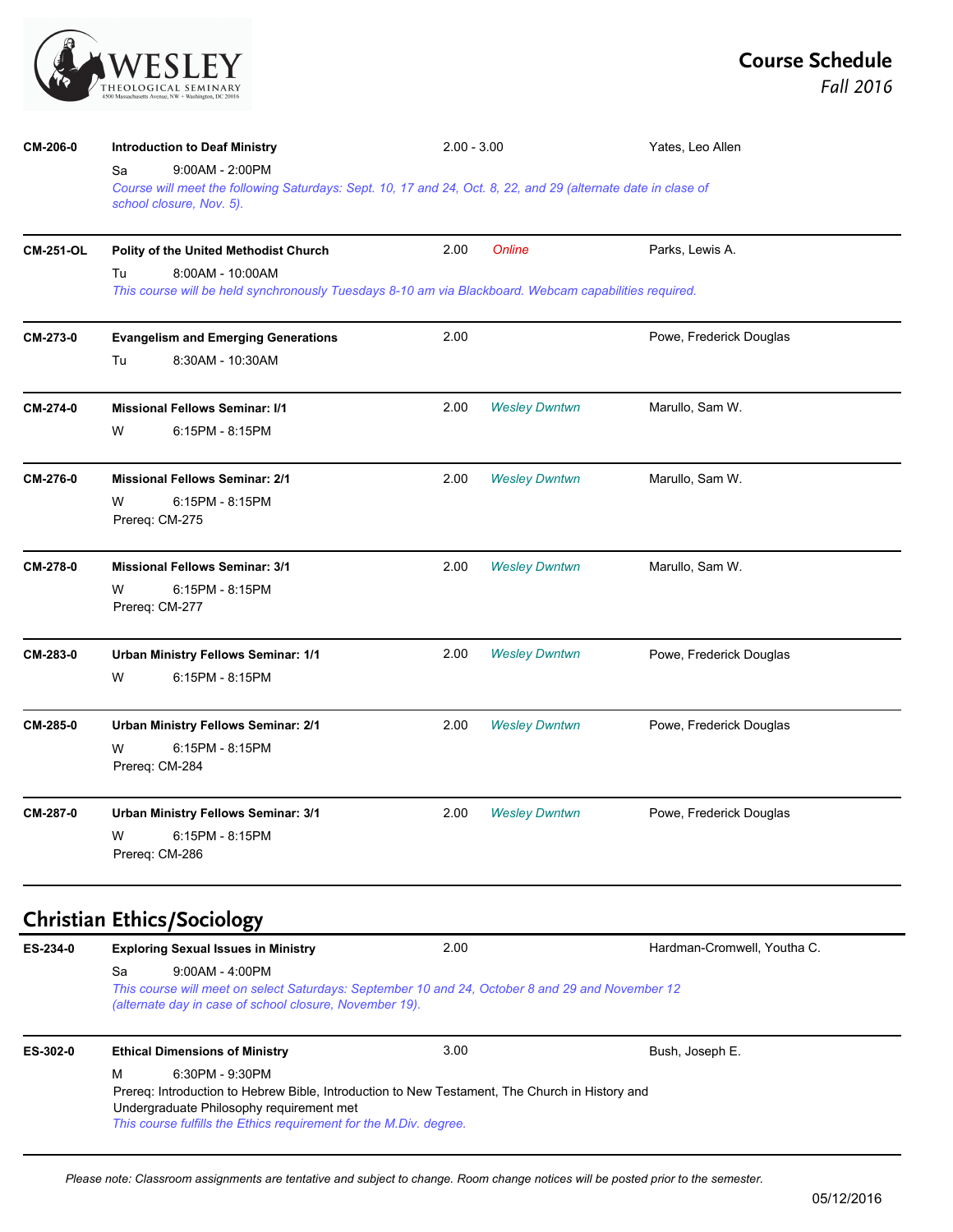

| ES-303-0          | <b>Sources of Christian Moral Insight</b>                                                                                                                                 | 3.00 | Elgendy, Rick        |
|-------------------|---------------------------------------------------------------------------------------------------------------------------------------------------------------------------|------|----------------------|
|                   | $9:00AM - 12:00PM$<br>Th                                                                                                                                                  |      |                      |
|                   | Prereq: Introduction to Hebrew Bible, Introduction to New Testament, The Church in History and                                                                            |      |                      |
|                   | Undergraduate Philosophy requirement met<br>This course fulfills the Ethics requirement for the M.Div. degree.                                                            |      |                      |
|                   | Limited Enrollment: 0.                                                                                                                                                    |      |                      |
| <b>ES-499-HB1</b> | <b>Religious Freedom Center Newseum Course</b>                                                                                                                            | 3.00 |                      |
|                   | Course will meet at the Newseum Institute and online. See<br>http://www.religiousfreedomcenter.org/academics/courses/ for schedule information.                           |      |                      |
| <b>ES-499-HB2</b> | <b>Religious Freedom Center Newseum Course</b>                                                                                                                            | 3.00 |                      |
|                   | Course will meet at the Newseum Institute and online. See<br>http://www.religiousfreedomcenter.org/academics/courses/ for schedule information.                           |      |                      |
| <b>ES-499-HB3</b> | Religious Freedom Center Newseum Course                                                                                                                                   | 3.00 |                      |
|                   | Course will meet at the Newseum Institute and online. See<br>http://www.religiousfreedomcenter.org/academics/courses/ for schedule information.                           |      |                      |
| <b>ES-499-HB4</b> | <b>Religious Freedom Center Newseum Course</b>                                                                                                                            | 3.00 |                      |
|                   | Course will meet at the Newseum Institute and online. See<br>http://www.religiousfreedomcenter.org/academics/courses/ for schedule information.                           |      |                      |
|                   | <b>Integrated Theological Studies</b>                                                                                                                                     |      |                      |
| IS-100-0          | <b>Master of Arts Integrative Seminar</b>                                                                                                                                 | 1.00 | Mitchell, Beverly E. |
|                   | For students in their last semester of the MA program                                                                                                                     |      |                      |
| IS-205-0          | <b>International Student Seminar</b>                                                                                                                                      | 1.00 | Santiago, Karen      |
|                   | M<br>10:00AM - 12:00PM<br>This course is required for entering International students on an F1 visa. It will meet every other week<br>starting the first week of classes. |      |                      |
| IS-501-0          | <b>Master of Theological Studies Paper</b>                                                                                                                                | 3.00 |                      |
|                   |                                                                                                                                                                           |      |                      |
|                   | <b>Practice in Ministry &amp; Mission</b>                                                                                                                                 |      |                      |

| <b>MM-101-A</b> |   | Spiritual Formation for the Practice of Ministry 1 | 2.00 | <b>Wesley Dwntwn</b> | Martin, Robert K. |
|-----------------|---|----------------------------------------------------|------|----------------------|-------------------|
|                 | W | 2:00PM - 4:00PM                                    |      | Pass/Fail Only       | Lee, Asa Jerome   |
|                 |   |                                                    |      |                      |                   |
| <b>MM-101-B</b> |   | Spiritual Formation for the Practice of Ministry 1 | 2.00 | <b>Wesley Dwntwn</b> | Martin, Robert K. |
|                 | W | 7:00PM - 9:00PM                                    |      | Pass/Fail Only       | Lee, Asa Jerome   |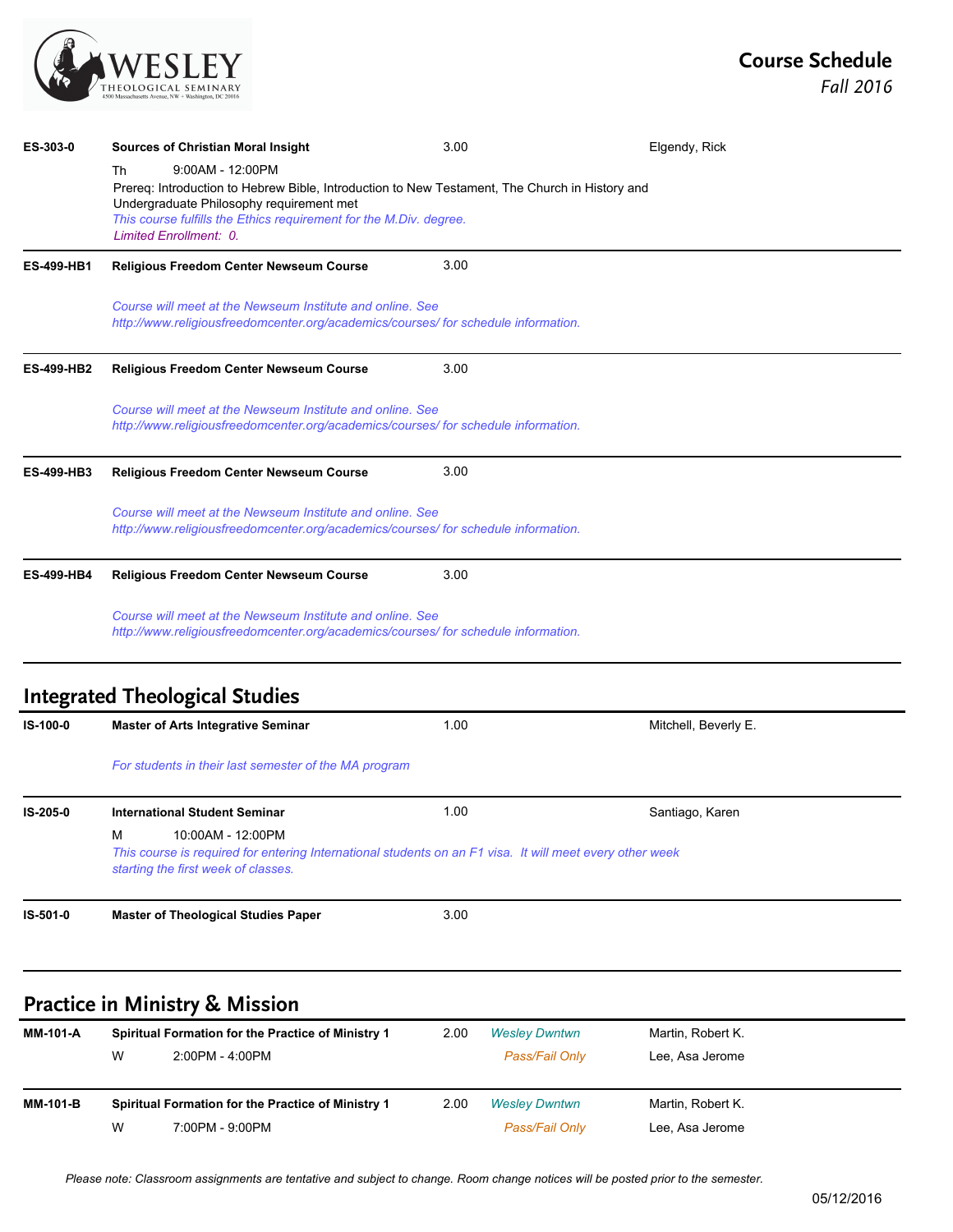

|                   | MM-103F-OL Focus Seminar: Servant Spirituality                                                                                                                                                                                                                                                                                                                 | 1.00 | Online         | Martin, Robert K.                       |
|-------------------|----------------------------------------------------------------------------------------------------------------------------------------------------------------------------------------------------------------------------------------------------------------------------------------------------------------------------------------------------------------|------|----------------|-----------------------------------------|
|                   | This course is the focus seminar for MM-101. Co-requisite: enrollment in MM-101.                                                                                                                                                                                                                                                                               |      | Pass/Fail Only | Marullo, Sam William<br>Lee, Asa Jerome |
|                   | A note on PMM Colloguy groups: Students beginning their first year of Colloquy should register for their preferred meeting time. The PMM<br>Office will determine actual colloquy groups by mid-August. Students beginning their second year of Colloquy must register for the section<br>with the same meeting times as their previous Spring colloquy group. |      |                |                                         |
| <b>MM-311-AFT</b> | PMM: Practice in Ministry and Mission Colloquy                                                                                                                                                                                                                                                                                                                 | 1.00 |                | Bush, Joseph E.                         |
|                   | 1/1<br>1:00PM - 3:00PM<br>W<br>Prereq: MM-101 and -102, completion of Ministry and Social Sciences req., and 30 credit hours of total study                                                                                                                                                                                                                    |      | Pass/Fail Only |                                         |
| <b>MM-311-EVE</b> | PMM: Practice in Ministry and Mission Colloquy<br>1/1                                                                                                                                                                                                                                                                                                          | 1.00 |                | Bush, Joseph E.                         |
|                   | W<br>7:30PM - 9:30PM<br>Prereq: MM-101 and -102, completion of Ministry and Social Sciences req., and 30 credit hours of total study                                                                                                                                                                                                                           |      | Pass/Fail Only |                                         |
| <b>MM-313-AFT</b> | PMM: Practice in Ministry and Mission Colloquy<br>2/1                                                                                                                                                                                                                                                                                                          | 1.00 |                | Bush, Joseph E.                         |
|                   | W<br>1:00PM - 3:00PM<br>Prereq: MM-312 or MM-347                                                                                                                                                                                                                                                                                                               |      | Pass/Fail Only |                                         |
| <b>MM-313-EVE</b> | PMM: Practice in Ministry and Mission Colloquy<br>2/1                                                                                                                                                                                                                                                                                                          | 1.00 |                | Bush, Joseph E.                         |
|                   | W<br>7:30PM - 9:30PM<br>Prereq: MM-312 or MM-347                                                                                                                                                                                                                                                                                                               |      | Pass/Fail Only |                                         |
| MM-321-0          | PMM: Student Pastor Program Seminar 1/1                                                                                                                                                                                                                                                                                                                        | 1.00 |                | Bush, Joseph E.                         |
|                   | Tu<br>9:15AM - 10:30AM                                                                                                                                                                                                                                                                                                                                         |      | Pass/Fail Only |                                         |
| MM-323-0          | PMM: Student Pastor Program Seminar 2/1                                                                                                                                                                                                                                                                                                                        | 1.00 |                | Bush, Joseph E.                         |
|                   | 1:00PM - 3:00PM<br>W<br>Prereq: MM-322                                                                                                                                                                                                                                                                                                                         |      | Pass/Fail Only |                                         |
| MM-331-0          | Internship in Ministry and Mission 1                                                                                                                                                                                                                                                                                                                           | 2.00 |                | Bush, Joseph E.                         |
|                   | Prereq: MM-101 and -102, completion of Ministry and Social Sciences req., and 30 credit hours of total study                                                                                                                                                                                                                                                   |      | Pass/Fail Only |                                         |
| MM-350-0          | <b>PMM: Intercultural Immersion</b>                                                                                                                                                                                                                                                                                                                            | 2.00 |                | Bush, Joseph E.                         |
|                   | Prereq: Completion of 30 credit hours.                                                                                                                                                                                                                                                                                                                         |      | Pass/Fail Only |                                         |
| <b>Non Credit</b> |                                                                                                                                                                                                                                                                                                                                                                |      |                |                                         |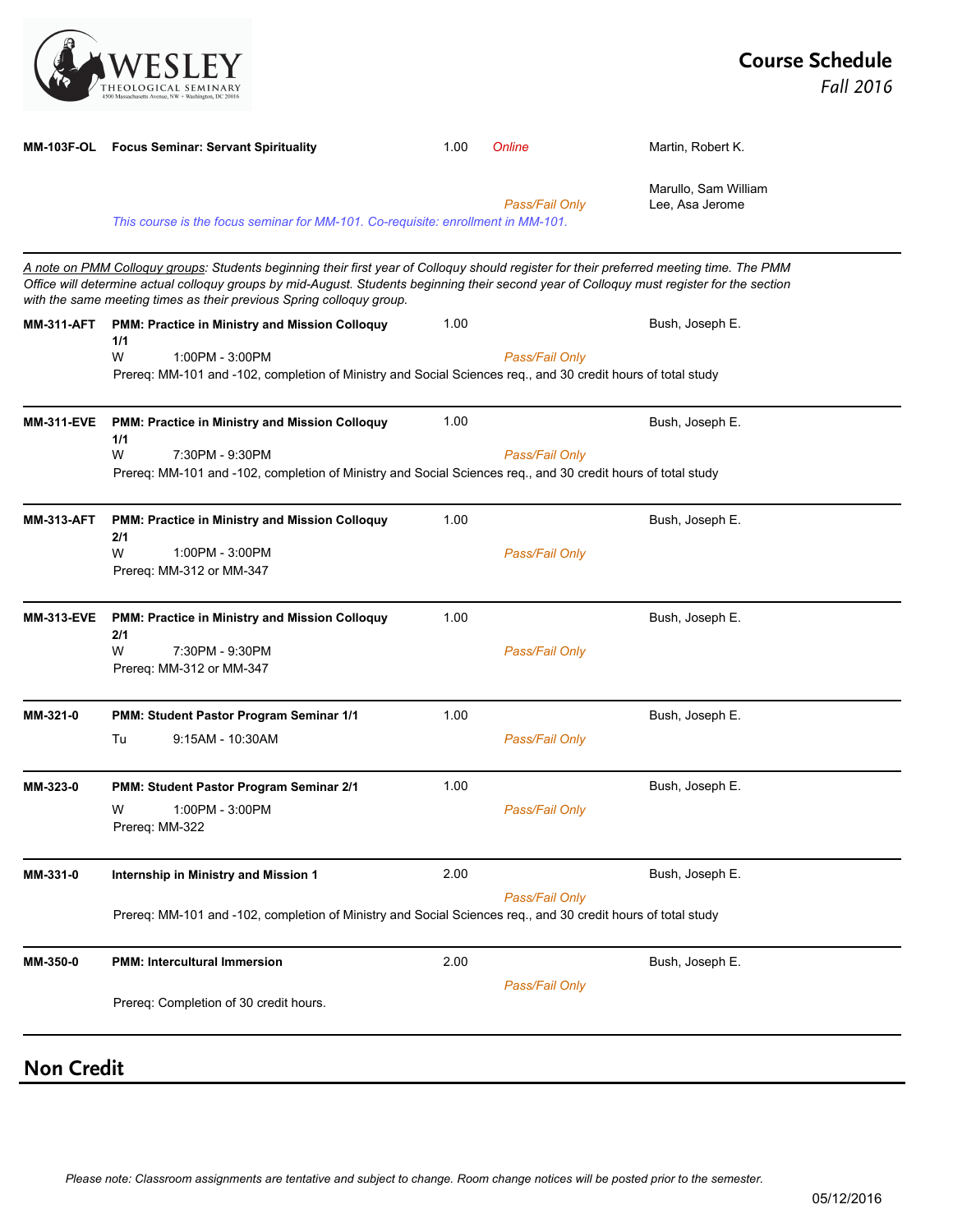

| <b>NC-112-0</b> |                                                                     | Foundations of Writing for International Students | 0.00 | Almutawa, Shatha    |  |  |  |
|-----------------|---------------------------------------------------------------------|---------------------------------------------------|------|---------------------|--|--|--|
|                 | W                                                                   | 3:30PM - 5:30PM                                   |      |                     |  |  |  |
|                 | This course is strongly recommended for new international students. |                                                   |      |                     |  |  |  |
|                 |                                                                     | <b>Pastoral Care &amp; Counseling</b>             |      |                     |  |  |  |
| <b>PC-101-A</b> |                                                                     | <b>Counseling Skills for Pastoral Ministry</b>    | 3.00 | Johnson, Cedric C.  |  |  |  |
|                 | Tu                                                                  | 6:30PM - 9:30PM                                   |      |                     |  |  |  |
| <b>PC-101-B</b> |                                                                     | <b>Counseling Skills for Pastoral Ministry</b>    | 3.00 | Comstock, Joanne P. |  |  |  |
|                 | W                                                                   | $9:00AM - 12:00PM$                                |      |                     |  |  |  |
| <b>PC-111-A</b> |                                                                     | <b>Pastoral Care and Counseling in Contexts</b>   | 3.00 | Koppel, Michael S.  |  |  |  |
|                 | Tu                                                                  | 1:30PM - 4:30PM                                   |      |                     |  |  |  |
| PC-403-0        |                                                                     | <b>Couples and Family Counseling</b>              | 2.00 | Johnson, Cedric C.  |  |  |  |

Tu 1:30PM - 3:30PM Prereq: PC-101 or PC-111

#### **Preaching and Worship**

| PW-101-0         | <b>Foundations of Christian Worship</b>                                                                                                                                                                                                                                         | 2.00                  | Sokolove, Deborah        |
|------------------|---------------------------------------------------------------------------------------------------------------------------------------------------------------------------------------------------------------------------------------------------------------------------------|-----------------------|--------------------------|
|                  | 10:00AM - 12:00PM<br>W                                                                                                                                                                                                                                                          |                       |                          |
| PW-125-0         | <b>Foundations of Preaching</b>                                                                                                                                                                                                                                                 | 2.00                  | Hogan, Lucy Lind         |
|                  | 7:30PM - 9:30PM<br>W                                                                                                                                                                                                                                                            |                       |                          |
| PW-305-0         | Liturgics/Preaching: Weddings, Funerals, Special<br><b>Occasions</b><br>$1:00PM - 3:00PM$<br>Th<br>This course counts toward meeting the Preaching & Worship requirement for the M.Div. degree.<br>Limited Enrollment: 0.                                                       | 2.00                  | Hogan, Lucy Lind         |
| <b>PW-312-HB</b> | Sacramental Theology & Worship Leadership                                                                                                                                                                                                                                       | <b>Hybrid</b><br>3.00 |                          |
|                  | $9:00AM - 4:00PM$<br>Sa<br>This hybride practicum course will meet the following Saturdays: Sept. 17, Oct. 15 and Nov. 19 (alternate<br>day in case of school closure, Dec. 2). This course counts toward meeting the Preaching & Worship<br>requirement for the M.Div. degree. |                       |                          |
| PW-340-0         | <b>Preaching Practicum</b>                                                                                                                                                                                                                                                      | 2.00                  | Sayers, Elizabeth Amanda |
|                  | 6:30PM - 8:30PM<br>м<br>Prereq: Foundations of Preaching                                                                                                                                                                                                                        |                       |                          |
| PW-373-0         | Preaching and Worship in the Black Tradition                                                                                                                                                                                                                                    | 3.00                  |                          |
|                  | 6:30PM - 9:30PM<br>Th<br>Prereq: Foundations of Preaching                                                                                                                                                                                                                       |                       |                          |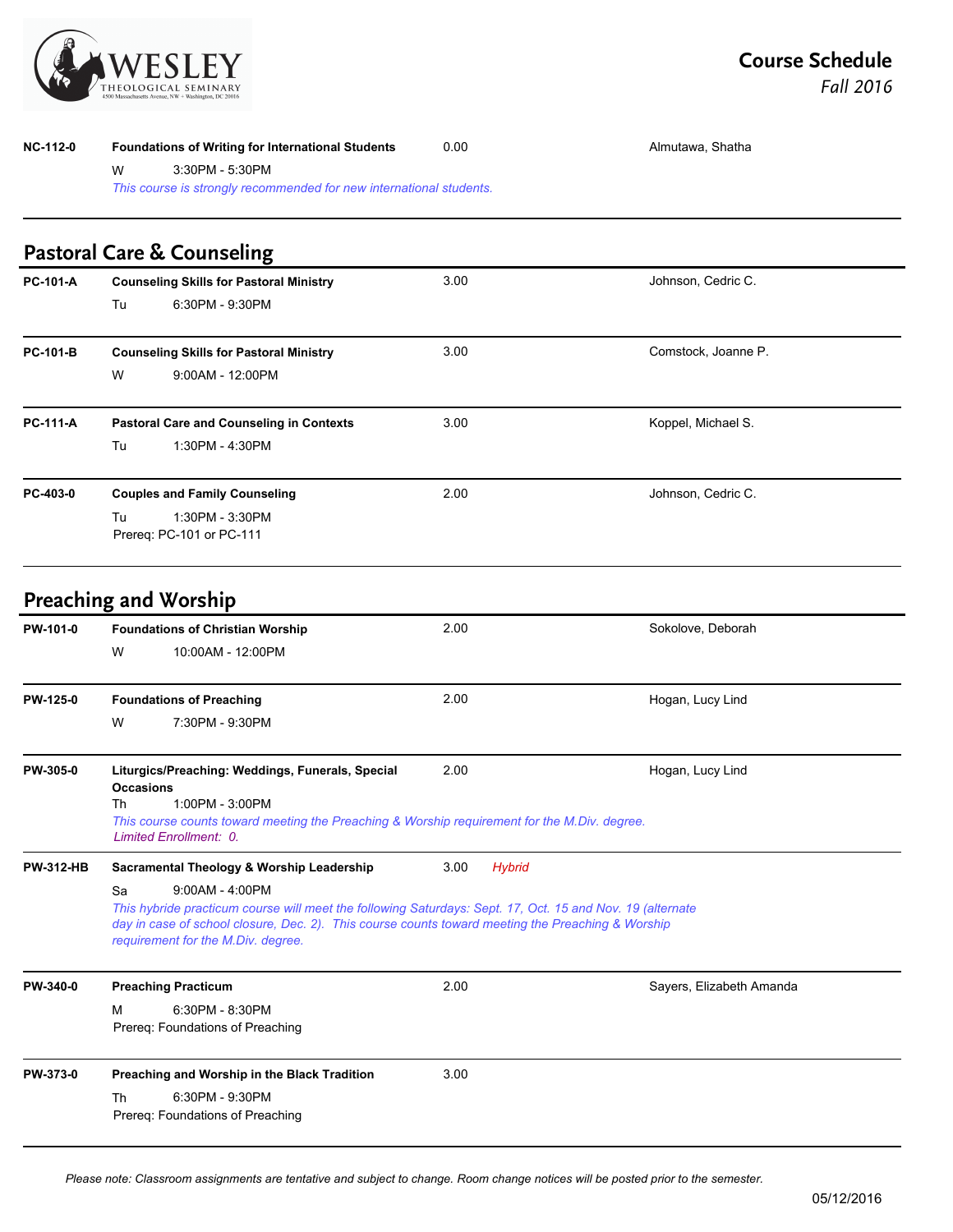

#### **Religion and the Arts**

| <b>RA-120-0</b> | Making It Real: Art, Symbol, and Ritual                                                                                                                                                                                                                                                                                                                                                                                                                                              | 2.00                                           | Sokolove, Deborah       |  |  |  |
|-----------------|--------------------------------------------------------------------------------------------------------------------------------------------------------------------------------------------------------------------------------------------------------------------------------------------------------------------------------------------------------------------------------------------------------------------------------------------------------------------------------------|------------------------------------------------|-------------------------|--|--|--|
|                 | 1:30PM - 3:30PM<br>м<br>This course fulfills the Religion & the Arts requirement for M.Div students.                                                                                                                                                                                                                                                                                                                                                                                 |                                                |                         |  |  |  |
| RA-130-0        | <b>Chapel Choir</b>                                                                                                                                                                                                                                                                                                                                                                                                                                                                  | 1.00                                           | Guenther, Eileen M.     |  |  |  |
|                 | 4:30PM - 6:00PM<br>М                                                                                                                                                                                                                                                                                                                                                                                                                                                                 | Trott T-102 Oxnam Chapel<br><b>Trott TG-09</b> |                         |  |  |  |
|                 | Tu<br>10:30AM - 12:00PM<br>This course counts toward the Religion & the Arts requirement for M.Div students.                                                                                                                                                                                                                                                                                                                                                                         |                                                |                         |  |  |  |
| RA-136-0        | Songs of Zion: Spirituals in the Life of The<br>Church<br>6:30PM - 8:30PM<br>Th<br>This course fulfills the Religion & the Arts requirement for M.Div students.                                                                                                                                                                                                                                                                                                                      | 2.00                                           | Guenther, Eileen M.     |  |  |  |
| RA-173-0        | <b>Performing Scripture Bibliodrama</b>                                                                                                                                                                                                                                                                                                                                                                                                                                              | 2.00                                           | Radosevic, Tracy A.     |  |  |  |
|                 | 6:30PM - 8:30PM<br>Tu<br>This course fulfills the Religion & the Arts requirement for M. Div students.                                                                                                                                                                                                                                                                                                                                                                               |                                                |                         |  |  |  |
| RA-178-0        | 2.00<br>Cole Smith, Cynthia Lisa<br>Drama for Ministry: Improvisation and<br><b>Bibliodrama</b><br>Sa<br>$9:00AM - 1:30PM$<br><b>Trott TG-09</b><br>This course will meet on select Saturdays: Sept. 3 (9-noon), Oct. 1, 8, 22 and 29, Nov. 5 and 12 (alternate<br>day in case of school closure, Nov. 19). This course fulfills the Religion & the Arts requirement for M.Div<br>students.                                                                                          |                                                |                         |  |  |  |
| RA-255-0        | <b>Embodied Theology: Shaping Tranformative</b><br><b>Liturgical Dance</b><br>6:30PM - 8:30PM<br>м                                                                                                                                                                                                                                                                                                                                                                                   | 2.00                                           | Hoover, Josetta Roxanne |  |  |  |
| <b>RA-295-A</b> | <b>Arts Pract: Monoprint-Woodcut</b>                                                                                                                                                                                                                                                                                                                                                                                                                                                 | 1.00                                           | Mohammed, Stacy         |  |  |  |
|                 | 1:30PM - 3:30PM<br>Kresge KG-06 Art Studio<br>Pass/Fail Only<br>Tu<br>Creating monoprints and woodcut prints from our images as a means of understanding what we have seen<br>and drawn. As part of our studio discipline we will consider sight and creativity as theological acts,<br>discussing selected passages from scripture and excerpts as from the writings of artists and theologians,<br>developing an individual vision through a series of thematic work. \$50 lab fee |                                                |                         |  |  |  |
| <b>RA-295-B</b> | Arts Practicum: 3D Worship Art                                                                                                                                                                                                                                                                                                                                                                                                                                                       | 1.00                                           | Artist-In-Residence,    |  |  |  |
|                 | Th<br>10:00AM - 12:00PM<br>Sculpture can enhance the worship experience, through intimate and personal interactions as well as<br>through the transformation of an entire space. This course introduces a variety of sculptural media and<br>techniques, including wire sculpture, textiles, and found object installations in order to explore the role of<br>three-dimensional forms in worship. \$50 lab fee                                                                      | Kresge KG-06 Art Studio                        | Pass/Fail Only          |  |  |  |